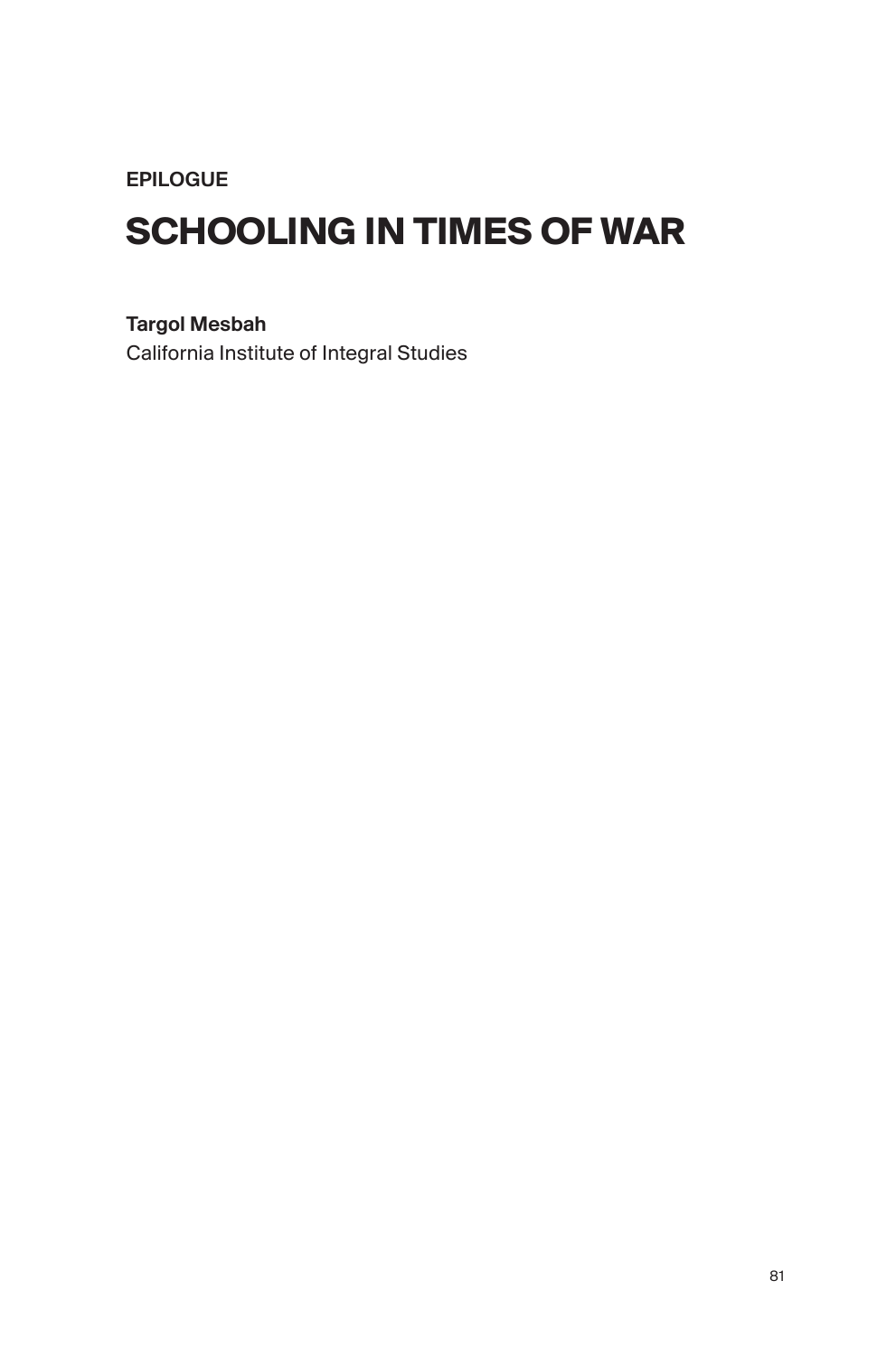*Take care of that little light that we gave you.*

*Don't let it go out. Even if our light here is extinguished by our blood, even if other lights go out in other places, take care of yours because even when times are difficult, we have to keep being what we are, and what we are is women who struggle.*

— Letter from the Zapatista Women to the Women in Struggle Around the World<sup>1</sup>

In the intervening months between the LAPES symposium on The Pedagogies of Social Justice Movements in the Americas and the writing of this epilogue, the Zapatista movement and its autonomous territories have come under increasing existential and material threat. While the Zapatista rebellion has been "a war against oblivion" from its inception, there is a palpably heightened urgency in the current moment, an urgency that is building. In February 2019, days before the anticipated Second International Encounter of Women in Struggle in Zapatista territory, a poignant communiqué from Zapatista women announced the *encuentro* would not be taking place given increased militarization and paramilitary attacks in the region. With a renewed call for the defense of land, territory, life, and dignity addressed to all women in struggle, each in our own corner of the world, the letter signals both the possibility of local defeat and the necessity of continued struggle, everywhere.

In this epilogue, I highlight how indigenous worldviews are central to Latin American autonomous social movements' pedagogies and their interdependence with attendant forms of governance, asking what lessons they teach to those in "other places" about surviving under globalized conditions of ever-intensifying environmental destruction, political violence, and displacement of human and nonhuman populations. To suggest that indigenous worldviews can be indispensable for

<sup>1</sup>→ The Zapatista Women, "Letter from the Zapatista Women to the Women in Struggle Around the World," *Enlace Zapatista* (February 13, 2019), https://enlacezapatista.ezln.org. mx/2019/02/13/letter-from-the-zapatista-women-to-women-in-struggle-aroundthe-world/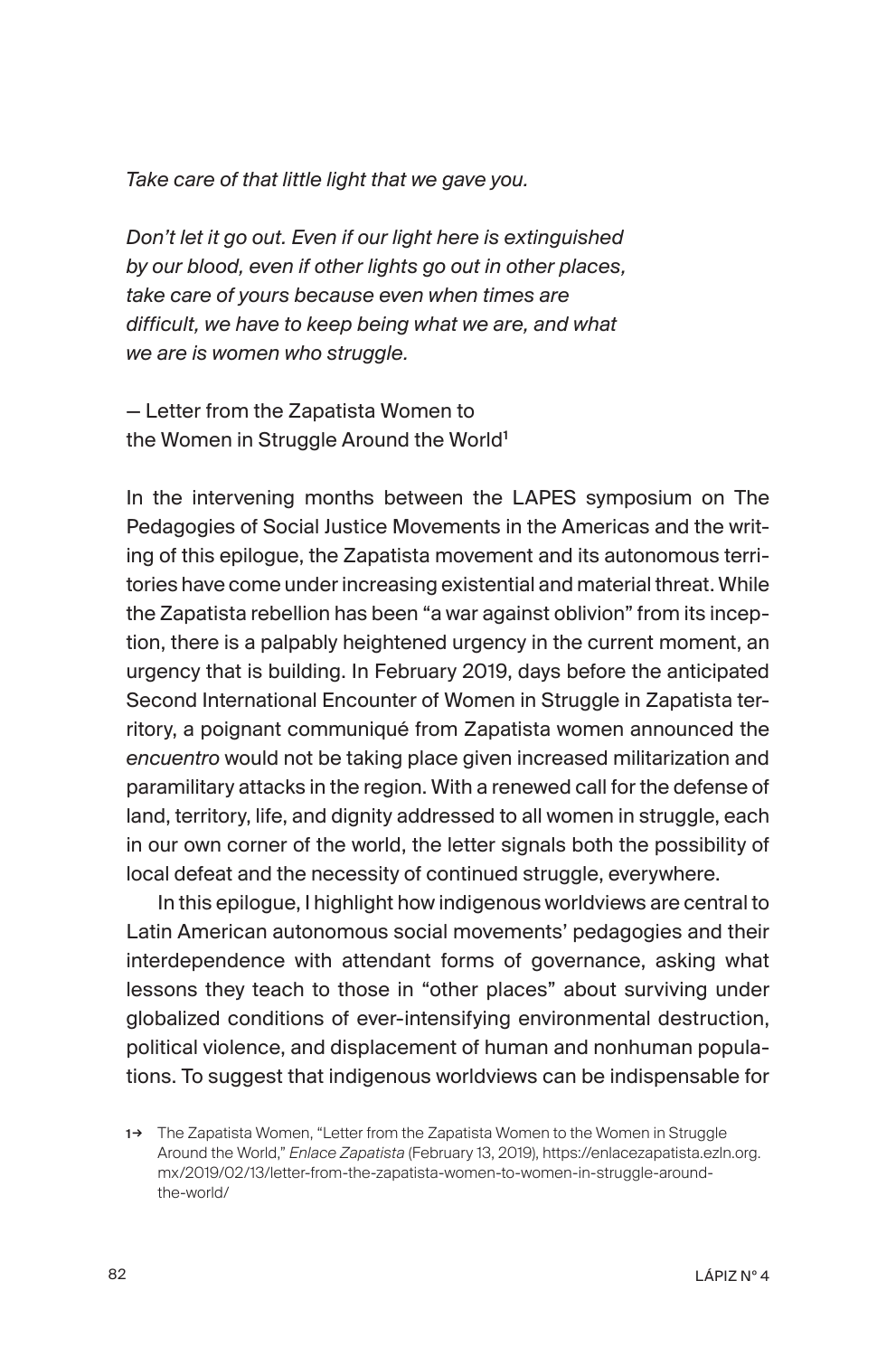fighting against the destructions of capitalism and for saving the planet recognizes shared challenges of living in times of war. To translate these worldviews beyond their context of Latin American autonomous movements poses challenges, for sure. Their lessons are not easily translatable to western modes of knowledge production or state structures of governance. That it is necessary to separate knowledge and governance itself instantiates the problem: the seventeenth-century western separation of nature and culture has become decisive in the contemporary threat to the Earth's survival.<sup>2</sup> Science will take nature as its object of study. Politics will enact the hierarchical orderings that position nonhuman natures as subject to human desires, no matter how destructive, and indeed *self*-destructive they may turn out to be. To risk translation, then, offers the possibility of reinventing collective human and nonhuman relations that resist the very terms of our compromised belonging. I hope to show in the following pages that the problem of translation is ultimately more a question of how Latin American social movements take shape as pedagogical practices of worlding that are incommensurable with capitalist relations and state-based forms of governance.

Different geopolitical locations shape our varied relationships to shared conditions of injustice. The Zapatista women's letter discloses a very real sense of uncertainty about survival in the face of escalating violence from the Mexican State. It also recognizes the precariousness of life resulting from the State's new political program. Naming it the Fourth Transformation, the newly elected president Andrés Manuel López Obrador explicitly situates this program as the latest in a succession of revolutionary historical transformations: Independence from Spain (1810-1821), Reformation (1857-1872), and the Mexican Revolution (1910-1917). While the Fourth Transformation's full scope and specific policies are still in the making, multiple large-scale development projects have already been announced, including Special Economic Zones, the Trans-Isthmus Corridor, the Morelos Integral Plan with its thermoelectric plant, the construction of hundreds of roads in rural areas, and new mining projects. The Maya Train initiative

2→ For the history of the break between science and culture see, Bruno Latour, *We Have Never Been Modern*, trans. Catherine Porter (Cambridge: Harvard University Press, 1993).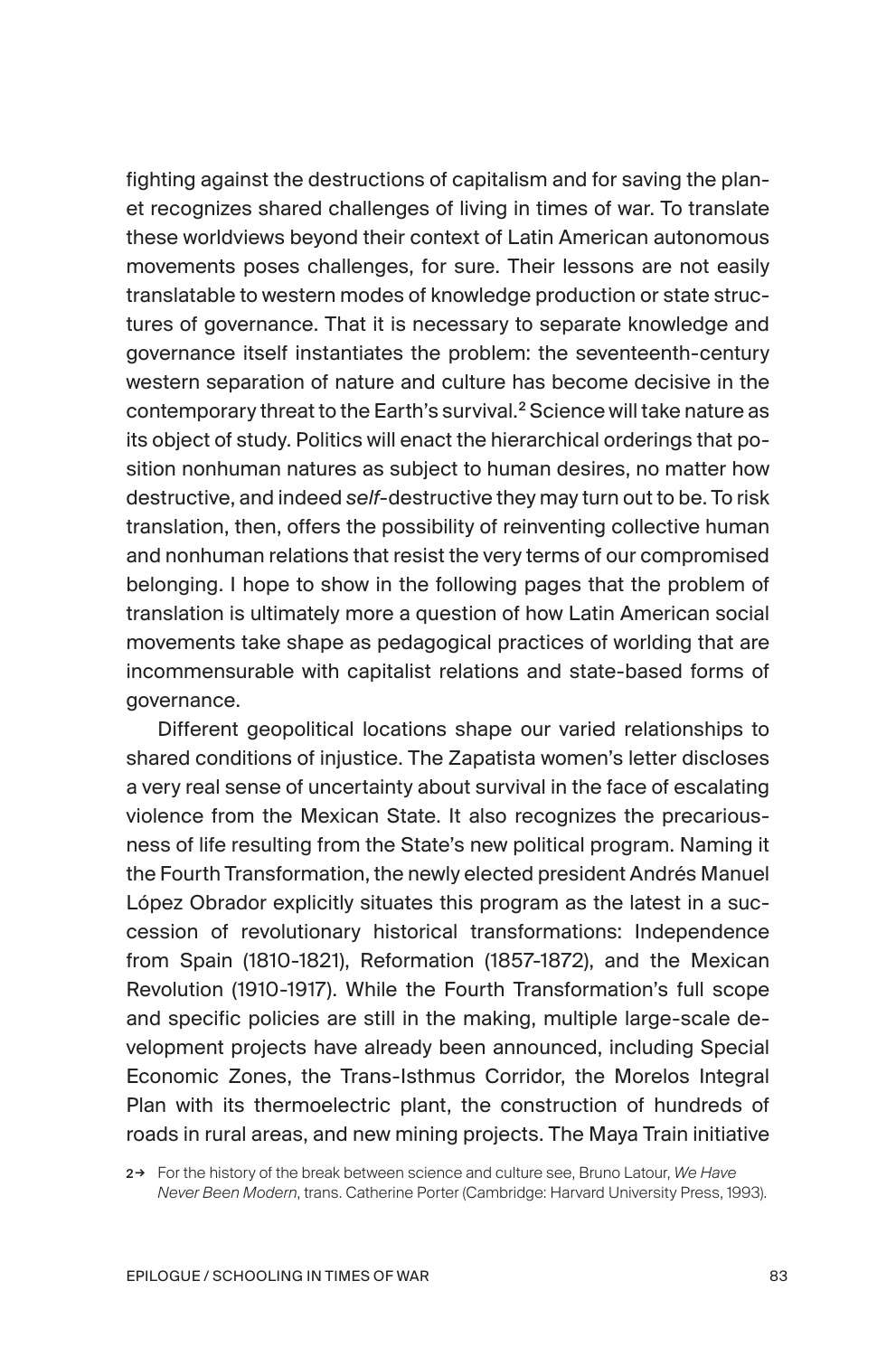is slated to stretch through the five southern states, cutting through Zapatista and other indigenous territories with the promise of economic opportunities primarily linked to tourism. Land dispossession, deforestation, contamination of soil and water, and the breach of regional ecosystems are some of its likely consequences.<sup>3</sup> Faced with these possibilities, the Zapatista women refuse state-sponsored capitalism and claim their own terms of existence. "We will not stop training ourselves to work in the fields of education, health, culture, and media; we will not stop being autonomous authorities in order to become hotel and restaurant employees, serving strangers for a few pesos. It doesn't even matter if it's a few pesos or a lot of pesos, what matters is that our dignity has no price."<sup>4</sup> They are clear. They are fighting a war through pedagogies—ways of learning and doing—that build another world of life-sustaining practices.

John Law's concept of the "One-World-World" (OWW) is a fitting term for the most uncurious way of knowing the world that these Zapatista women and other Latin American movements confront, one "that wishes to organize everything in terms of individuals, private property, markets, profits, and a single notion of the Real. OWW seeks to banish nature and the sacred from the domain of an exclusively human-driven life."<sup>5</sup> This worldview enacts hierarchies of nature and culture, life and populations that slide across the lines of the desirable or the dispensable, a source of profit or a cause for disposal. Or perhaps as Isabelle Stengers has recently written, "The global West is not a 'world' and recognizes no world."<sup>6</sup> Stengers' work to emancipate "modern sciences" from a particular manifestation of the "modern" and its "Science" as a world-destroying machine suggests a worldview comparable to the OWW at the heart of imperialist and colonialist knowledges. "The hegemonic conquest machine Science"

- 4 → The Zapatista Women, "Letter."
- 5 → John Law, "What's Wrong with a One-World World?," *Distinktion: Scandinavian Journal of Social Theory* 16, no. 1 (2015): 126–39.
- 6 → Isabelle Stengers, "The Challenge of Ontological Politics," in *A World of Many Worlds*, Marisol de La Cadena and Mario Blaser eds. (Durham: Duke University Press, 2018), 83-111.

<sup>3</sup> → Gilberto López y Rivas, "¿Cuarta Transformación?" *La Jornada* (December 28, 2018), www. jornada.com.mx/2018/12/28/opinion/014a1pol.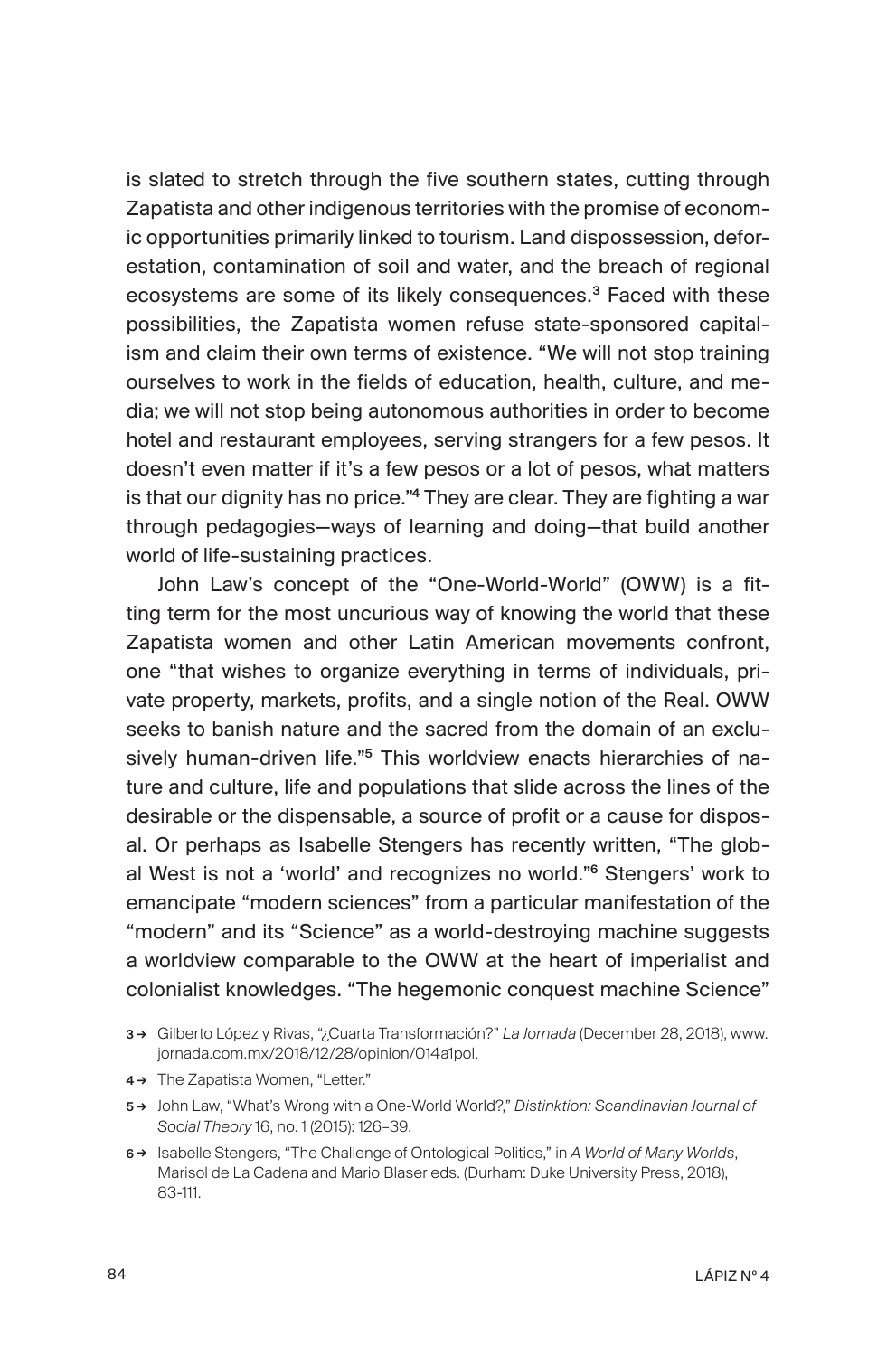is consecrated by the trinity of rationality, objectivity, and universality to advance imperialist and capitalist interests, Stengers reminds us. <sup>7</sup> It establishes the warring order of things as the very nature of the world, such that destruction becomes not only possible but even necessary in the name of progress and development.

The three essays in this volume, by Bruno Baronnet, Lia Pinheiro Barbosa, and Vanessa de Oliveira Andreotti, describe in different ways how Latin American social movements ground their struggles in pedagogies that generate ways of living their own conditions of being and becoming against the One-World-World. We discover across Barbosa's and Baronnet's contributions that indigenous movements' pedagogies emerge from everyday challenges to sustaining life in the face of state-sponsored scarcity and more direct offensives. Pedagogies emerge from and contribute to the struggle to sustain life. Again and again, grassroots activist Peter Brown from the organization Schools for Chiapas, who also presented at the 2017 LAPES symposium, reminded us that the traditional Mayan farming practice of the *milpa* is a site of learning, questioning, and rediscovering ancestral traditions as well as a site of designing new strategies. The Zapatista motto *preguntando caminamos*, "walking we ask questions" is lived as a pedagogical methodology in the classroom, discussions under a tree, or walking to the *milpa*. The pedagogy of "questioning, and then questioning the questioner" described by Brown moves with exigencies of changing conditions to generate resistant worldings.<sup>8</sup>

Barbosa's capacious analysis of indigenous, afrolatino, and peasant movements centers the revolutionary pedagogies held in common by the Zapatistas, Landless Workers' Movement (MST) in Brazil, and Vía Campesina, as well as popular feminisms. As she carefully traces the history of resistance to the theft of land and liberty that gave rise to Latin American indigenous, afrolatino and peasant revolutionary subjectivities, she formulates their pedagogies as *sentipensante* (feeling-thinking, sensing-thinking). Rooted in indigenous

<sup>7→</sup> Stengers, "The Challenge of Ontological Politics," 87.

<sup>8 →</sup> My references to Peter Brown are from his LAPES presentation which is not reproduced in this volume. Some of the ideas he shared with us are reflected on the Schools for Chiapas website: https://schoolsforchiapas.org/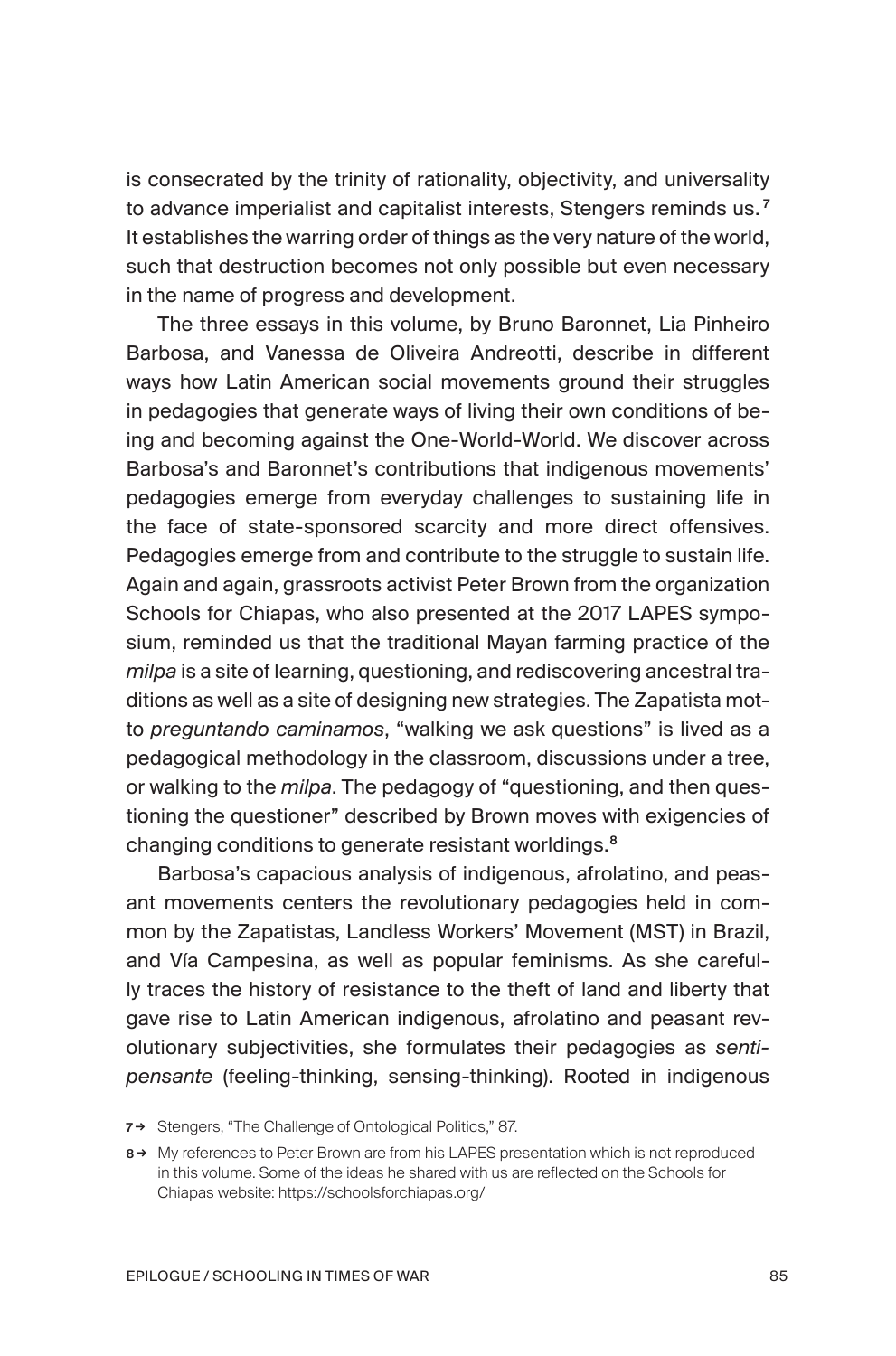cosmovisions—the Mayan *Lekil Kuxlejal*, *Sumak Kawsai* in Quechua, and *Sumak Qamaña* in Aymara—these pedagogies share the general principle of *el buen vivir,* or good living. Each is interwoven with its own specific linguistic sensibilities while sharing a non-dualistic and relational worldview in which nature and culture are not separate and life-relations are forms of interconnection rather than economic exchange. *Sentipensante* pedagogies attune anew to their centuries-old ancestral knowledges, which survive through oral traditions and communal practices in the face of formal colonial education's disavowal and prohibition. These pedagogies provide a *sentipensante* modality for practicing *el buen vivir* that is foundational for survival in ongoing times of war.

Translation is not only a linguistic affair. Language creates entire worlds and worldviews—our relation to other beings, our conceptions of time, space, history and memory. The lessons of *sentipensante* pedagogies can offer new approaches for those of us who are interested in practices and pedagogies of liberation within and without academic institutions, so long as we remain mindful that there is already evidence of their subjection to colonial and capitalist terms. As Catherine Walsh has pointed out, the conception of *el buen vivir* as "good living" can also mean "living well" in the capitalist sense of economic prosperity in national and international development discourses.<sup>9</sup> Another interpretation of *el buen vivir* has been the "Rights of Nature." The very invocation of "nature" as the subject of "rights" installs a dualistic relation between nature and culture alongside the juridical assumptions of rights-based governance. These interpretations violate *el buen vivir* through a constellation of modern colonial ideologies including individualism, competition, the abstraction of land and territories as natural resources available for extraction, and a linear concept of time and progress.

One way we can think about the dissonance between state practices and *el buen vivir* is through performative appropriations of indigenous identity within national development projects that override indigenous resistance movements. Photographs of Mexican president

<sup>9→</sup> Catherine Walsh, "Development as Buen Vivir: Institutional arrangements of (de)colonial entanglements," *Development* 50, no. 1 (2010):15-21.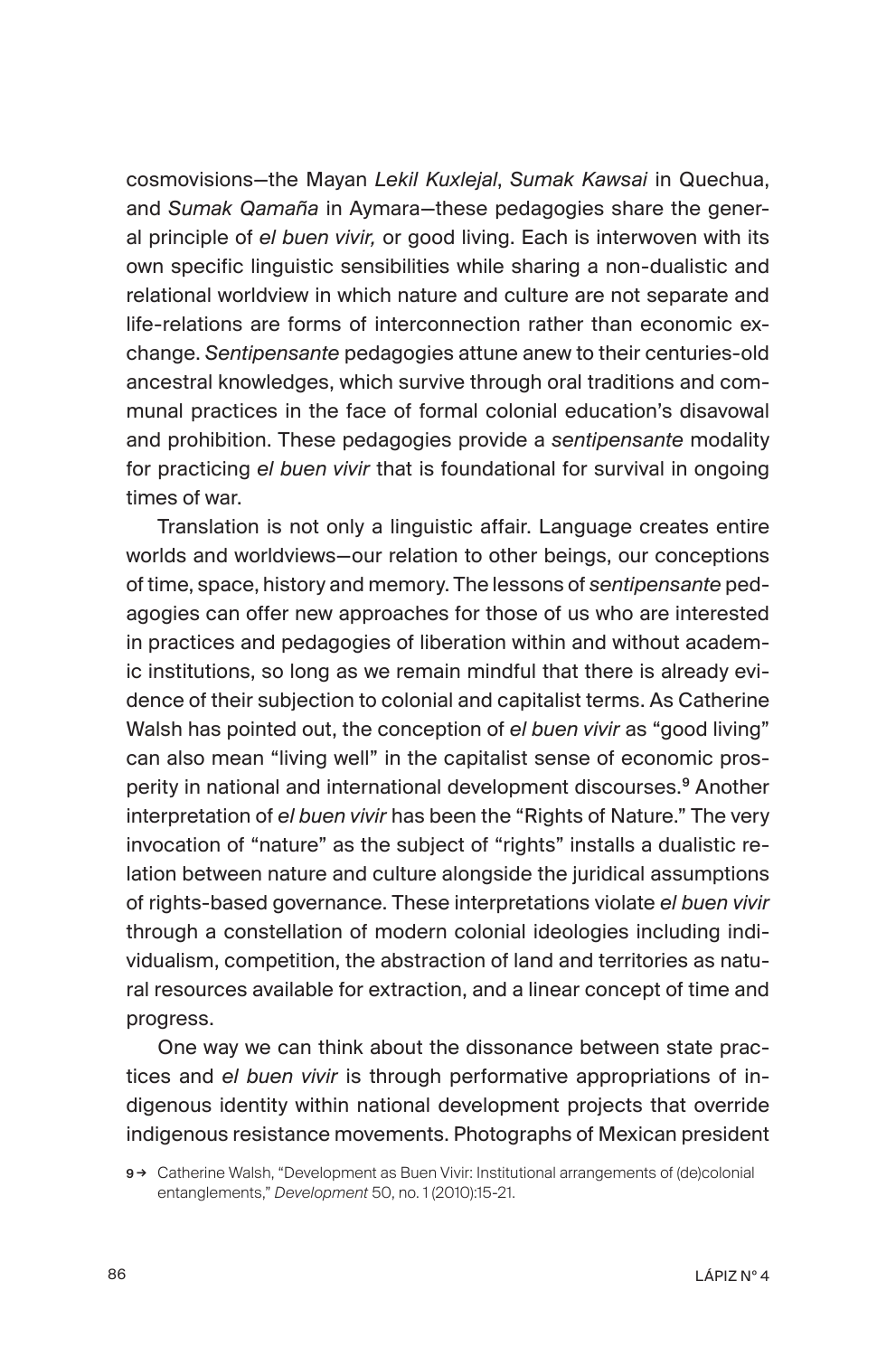López Obrador from December 2018, in which he gazes intently at a cloud of ceremonial smoke in Palenque, depict his participation in a Mayan ritual seeking permission from "Mother Earth" for the Maya Train project.<sup>10</sup> Yet as government officials participate in indigenous ceremonies as a merely cultural gesture, calamities continue to befall subjugated communities who are organizing against mega-development projects that advance ecological destruction and their communities' dispossession. Disappearances and assassinations are too numerous to grasp. They include the murder of Samir Flores, an opponent of the gas pipeline and thermoelectric plant in Morelos; assassinations of members of the Indigenous and Popular Council of Guerrero, Emiliano Zapata (CIPOG-EZ), who planned to receive the Caravan for Life, Peace and Justice in the Mountains of Guerrero organized by the National Indigenous Congress; paramilitary attacks, intensified militarization, and the deployment of the new National Guard to strategically anticipate the Mexican government's Maya Train project, and countless others.

These atrocities make of the president's ritual invocations an empty appropriation at best. We are familiar with this ploy. Government officials participating in the *Ritual de los Pueblos Originarios a la Madre Tierra* disavow indigenous resistance to the displacement of peoples, environmental destruction, and elimination of existing life relations. The State claims one thing and does another. It shows one thing and hides many others. Yet we can see that the policies and actions driving the Fourth Transformation are discontinuous with indigenous worldviews that refuse the culture/nature binary driving the modern capitalist state. The Fourth Transformation's liturgical celebrations ultimately renew the state's devotion to neoliberalism and advance the strategies of the Fourth World War.<sup>11</sup> While claiming a legacy of national liberation reforms, new constitutional reforms legalize the military's presence and incursions throughout the country, including the deployment of

<sup>10 →</sup> For coverage of the Maya Train controversy and the government's lack of consultation with indigenous groups see, Karen Castillo, "Consultas para megaproyectos siguen en 100 días de AMLO: Tren Maya, Huexca, corridor del Istmo" *SinEmbargo* (March10, 2019), www.sinembargo.mx/10-03-2019/3542816.

<sup>11 →</sup> Subcomandante Marcos and Nathalie de Broglio, "The Fourth World War Has Begun," *Nepantla: Views from South* 2, no. 3 (2001): 559-572.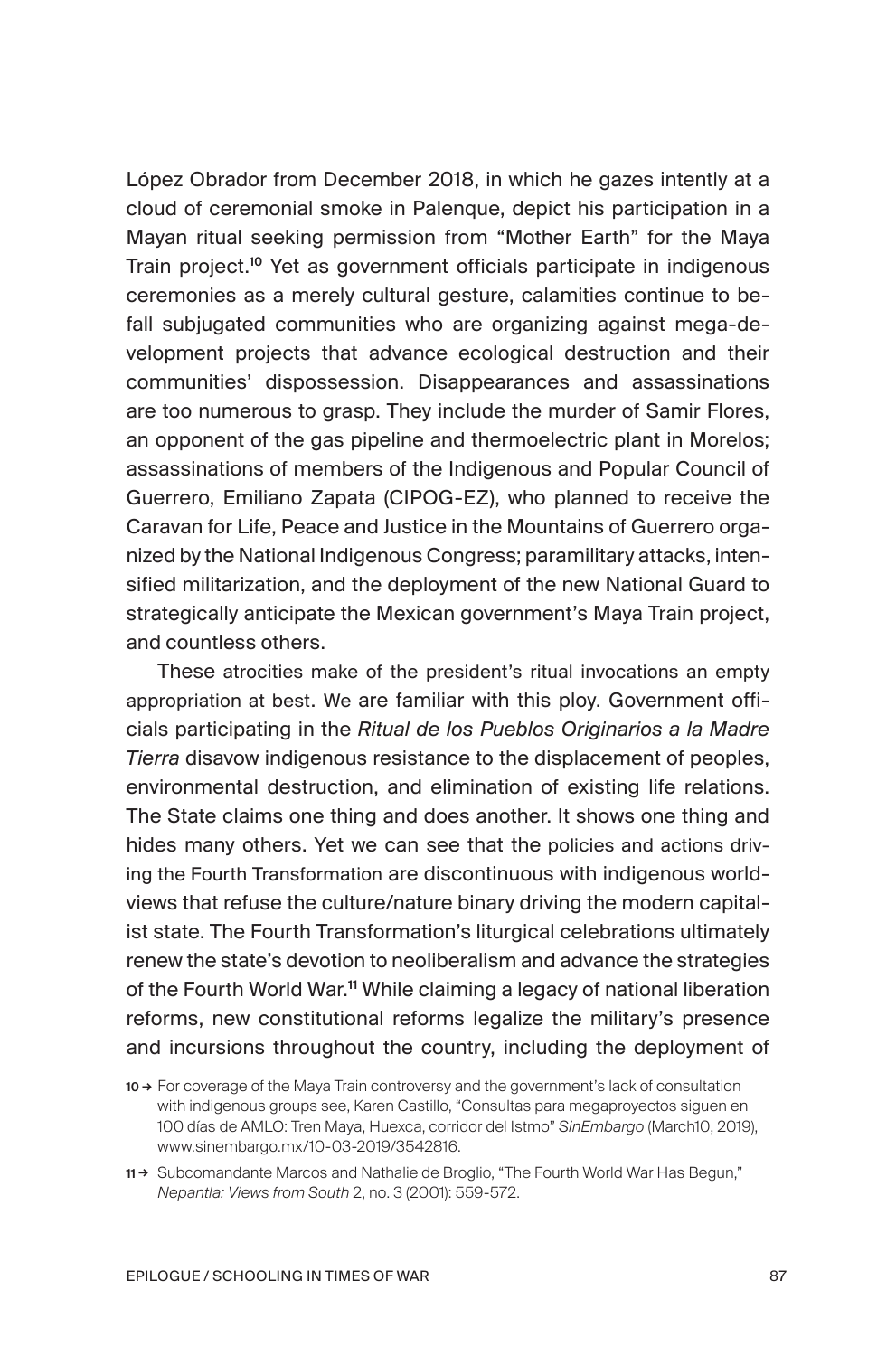the newly created National Guard in Zapatista and other indigenous territories. Low-intensity warfare has been an enduring reality throughout the region for at least four decades. And still, this moment of its intensification whilst government officials claim to honor indigeneity.

The unprecedented case of Ecuador's and Bolivia's adoption of *el buen vivir* in their constitutions tells us something different about how the State engages in translation. The 2009 Ecuadorian Constitution and the "Plan Nacional para El Buen Vivir 2009-2013" (National Plan for Buen Vivir 2009-2013) center a plurinational state for the recognition of different indigenous groups, their cosmologies and knowledges. Yet here too there are stories of ongoing struggle and rebellion against State actions that are discontinuous with the promising visions of the new Constitution. One unfolding conflict concerns the extraordinarily rich complex of life in the Yasuní region, an area of rainforest in eastern Ecuador where the Amazon, the Andes, and the equator come together with the largest variety of tree species on earth and the richest diversity of all other life forms. It is also land rich in oil, the country's main export, also known by the Uw'a of Colombia as the "Earth's blood." The region's history is a battleground where, first, missionaries and, then, illegal loggers and oil companies war with the Waorani (also rendered as Huaronani) and their relatives, the Tagaeri and Taromenane.

Decree 552. In 1999, president of Ecuador Jamil Mahuad Witt decreed the *Zona Intangible Tagaeri Taromenane* (ZITT) or the Intangible Zone, in the southern Yasuní region to protect the Tagaeri- and Taromenane-inhabited area from oil extraction and illegal logging.<sup>12</sup> At least two contradictions emerged. Illegal logging actually increased substantially. The boundaries of the Intangible Zone remained undefined, making it less clear where new road projects could create new inroads for oil concessions to come. Ecuador famously initiated the Yasuní-ITT Treaty, an international campaign to protect the region from oil extraction by raising funds to offset the loss of revenue. Launched in 2008, the Yasuní-ITT Initiative held much promise. By 2013, however, it was declared unsuccessful due to the state's inability to raise the

<sup>12→</sup> Salvatore Eugenio Pappalardo et al., "Uncontacted Waorani in the Yasuní Biosphere Reserve: Geographical Validation of the Zona Intangible Tagaeri Taromenane (ZITT)," *PloS one* 8 (June 2013), doi:10.1371/journal.pone.0066293.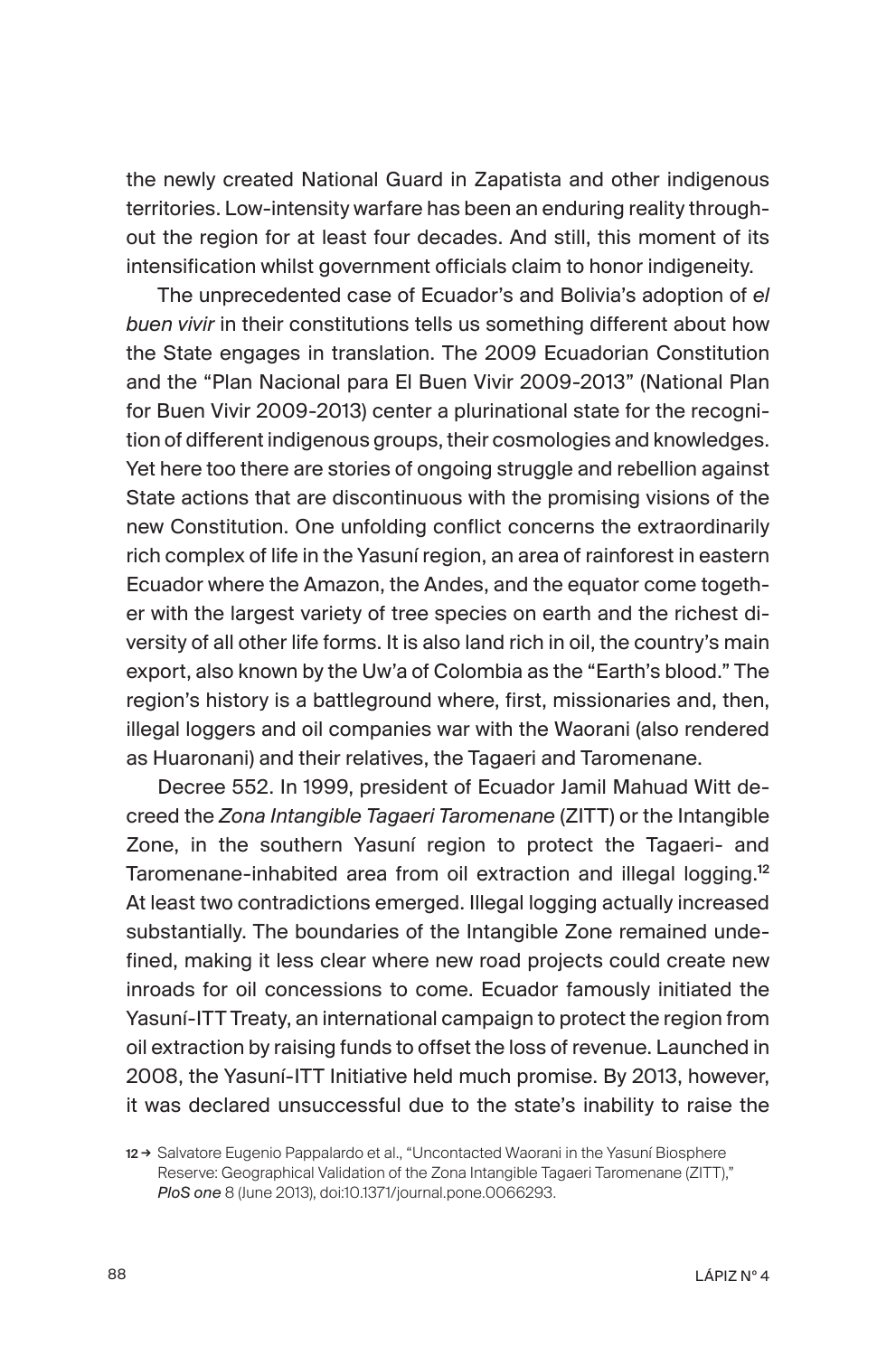necessary funds from abroad. In the interim, Ecuador has borrowed billions from China and contracted Petroecuador to sell crude oil to Petrochina. In February of 2019, the Waorani brought a lawsuit in the Pastaza Provincial Court against the government for auctioning off blocks of their land for lease to oil prospectors without adequate consultation of the inhabitants. In April of the same year, the court ruled to suspend auctioning, but the government appealed the ruling.

Another decree. More concessions. In May of 2019, a month after the court's suspension of land auctioning, the president of Ecuador signed Decree 751 which expands the Intangible Zone by 59,000 hectares. But it also includes a clause permitting oil platforms in the Intangible Zone's buffer zones. Ecuador's limited efforts to protect the Intangible Zone demonstrate how capitalist relations are not bound by the nation-state alone but are rather part of a capitalist world-system. Yet the nation state persists as a site of resistance for struggles organizing from below. Legal contestations and other forms of organizing will no doubt continue, but these enduring struggles over territory and the extractive advance of capital—in Ecuador as well as Mexico—need not suggest that colonial capitalist appropriations are absolute. That resistances continue points to the non-totalizing movement of capitalist expansion. In a chapter of *The Extractive Zone* dedicated to "The Intangibility of the Yasuní," Macarena Gómez-Barris lingers on the term "intangible" to point to ecological agency and the resistance of living systems to scientific and capitalist classification and ordering of the world.<sup>13</sup> Seen in terms of indigenous conceptions of history, we might conceive of resistance itself as outside the linear time of development. In this volume, Barbosa writes about the indigenous relation to time and history conveyed by the Aymara expression ñawpaj *manpuni*, a "looking backward that is also a moving forward."<sup>14</sup> Along with Silvia Rivera Cusicancqui, she describes an indigenous conception of history that, moving in cycles, continuously reprises the past to anticipate the future. This past is not a static sequence of events but an unsettled

<sup>13</sup> → Macarena Gómez-Barris, "The Intangibility of the Yasuní," in *The Extractive Zone: Social Ecologies and Decolonial Perspectives,* (Durham: Duke University Press, 2017), 17-38.

<sup>14</sup> → Silvia Rivera Cusicanqui as quoted by Lia Pinheiro Barbosa in "The *Sentipensante* and Revolutionary Pedagogies of Latin American Social Movements," 30.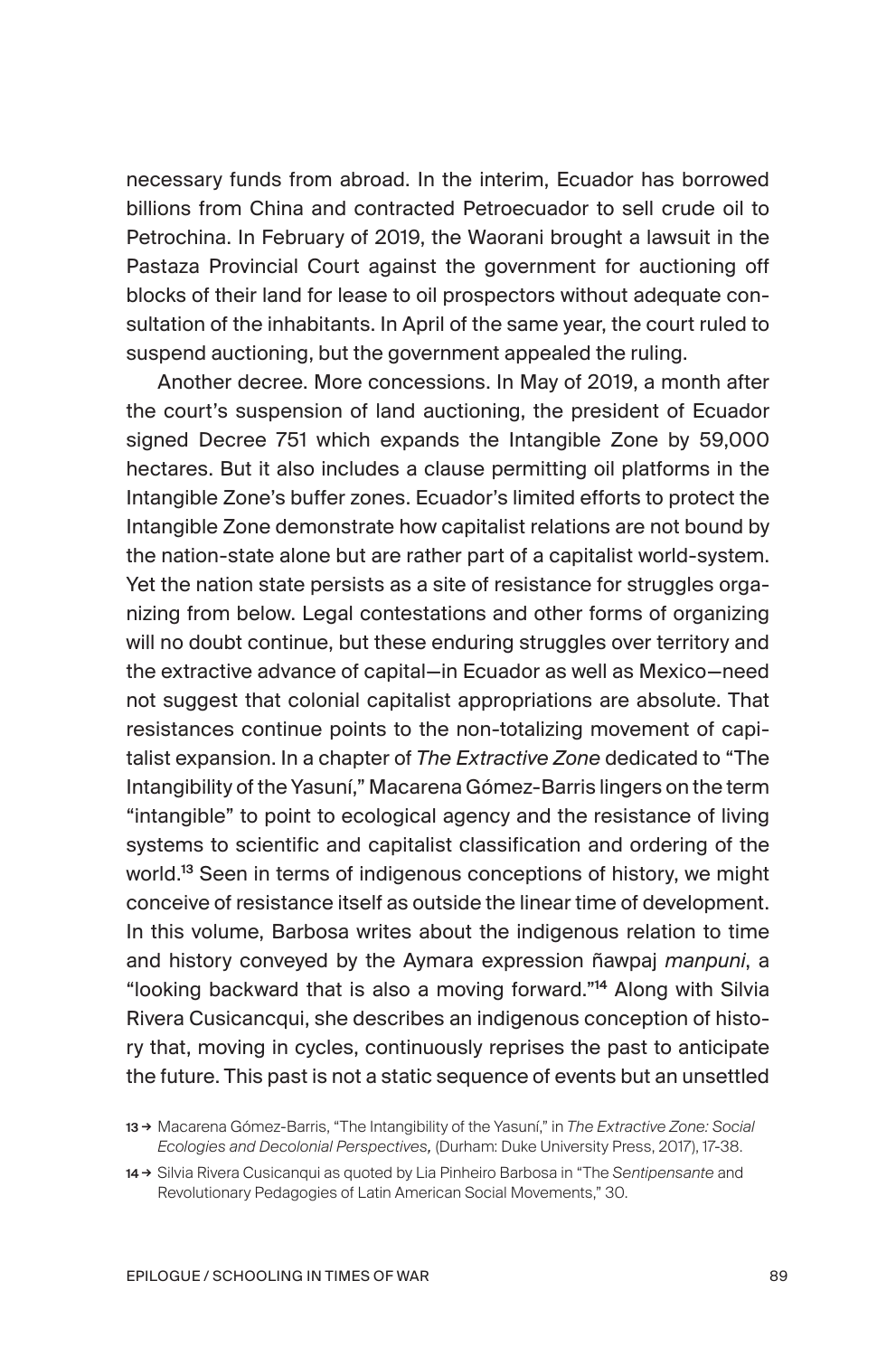battleground whose wreckage collective energies can reanimate.

Bret Leraul's introduction to this volume reminds us of Cusicanqui's critical warning: the anticolonial re-articulation of the past as "principle of hope" or "anticipatory consciousness" is not a labor of words alone but requires acts of rebellion. S*entipensante* pedagogies do not simply refuse the dualism of thinking and feeling: resistance to formations of colonial capitalist consciousness entails the pedagogical practice of living relational and non-dualist knowledges in non-separate relations of schooling and governance. In contrast to the current leftist Mexican government and Ecuador's Buen Vivir by State Decree, revolutionary pedagogies cultivate horizontal communal relations of governance. Zapatista historiography and political theory narrate multiple origin stories of rebellion over a 500-year anti-colonial struggle, in which structures such as the nation-state and its modes of governmentality rearticulate colonial legacies not bounded by a simple past. Its pedagogies connect in a feedback loop to governance, generating new political subjects according to principles of shared, horizontal stewardship that these subjects enact in turn.

This unfolding of *sentipensante*'s cosmological and non-dualistic ways of knowing into pedagogies—ways of learning that generate and constitute ways of living in community—can be seen across different Latin American communities. The knowledge practices of the riverine communities of Mompox in Colombia first inspired sociologist Orlando Fals-Borda to propose *sentipensante* not just as a pedagogy, but as *sentipensar,* a distinctly Latin American pedagogical action. Thinking-feeling necessarily moves with the cadence of the elements. Naming *sentipensar* a social science, Fals-Borda lays claim to its domain through its disruption.<sup>15</sup> *Sentipensar* challenge the designation of scientific knowledge as legitimate against all others, constituting otherwise the dualisms of nature/culture and human/nonhuman that underlie the capitalist harms to people and the planet. In another context, anthropologist Carlos Lenkersdorf relates how he learned from the Mayan language community of Tojolabal that "We, the humans, are not the knowing subjects facing the objects to be studied, but whatever

15 → Arturo Escobar, *Sentipensar con la tierra. Nuevas lecturas sobre desarrollo, territorio y diferencia* (Medellín: Ediciones Unala, 2014).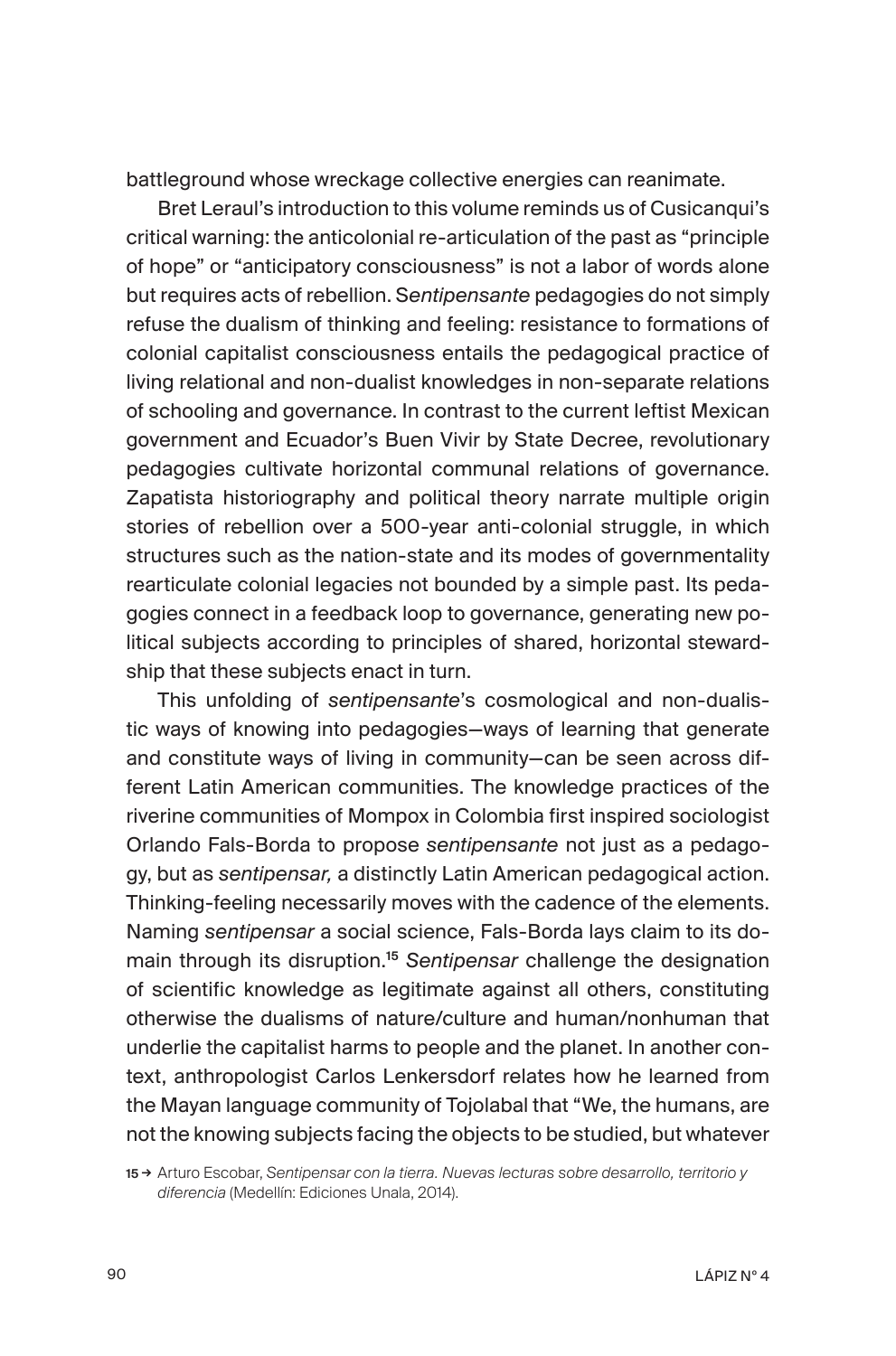we investigate is a subject we learn to know and which, in turn, is knowing us."<sup>16</sup> For Lenkersdorf, this Tojolabal pedagogy makes sense of the Tojolabal herbalist who "speaks with the herbs before he cuts them down and prepares the medicine,"<sup>17</sup> one who lives the world's aliveness.

In this volume, Andreotti finds a similar challenge to the division of knowing human subjects from their objects of knowledge in the Peruvian Quechua practice of ancestral medicinal knowledges, for which plants are active agents. Here, plants nurture *el buen vivir*, Andreotti argues, as their self-dissociative properties enable an experience of interconnectedness that sustains this philosophy*.* In conversation with the small Quechua community she works with, Andreotti further speculates on the neuro-biological and neuro-chemical consequences that result from the separation of individual humans from other forms of human and nonhuman life and their multiple intelligences. Quechua medicinal practice does not merely challenge western science, Andreotti argues, but has the capacity to heal this dis-ease of colonial modernity, its one-world-worlding.

We see a very different approach to creating *a world in which many worlds fit* in Zapatista communities of resistance. Zapatista autonomous schools, Baronnet tells us, are charged with the creation of *Educación Verdadera,* "Real Education," that situates the emancipatory practice of teaching and learning within its region's cultural, linguistic, and territorial specificity. The cultivation of a collective political identity central to autonomous education and the creation of revolutionary subjects necessarily engages different Mayan communities' specific historical struggles and languages. In practice, family and community members working together with education promoters contribute collectively to a school curriculum, rooting it in the local knowledges that tend to everyday needs as they persist and change. This rooting in the most basic requirements for the sustenance of life defines autonomous education, for which the spaces of learning extend beyond physical schools to support engagement in the Zapatista movement's participatory practices of democracy. Community-based

<sup>16</sup> → Carlos Lenkersdorf, "The Tojolabal Language and Their Social Sciences," *Journal of Multicultural Discourses* 1, no. 2 (2006): 111, doi.org/10.2167/md015.0.

<sup>17→</sup> Lenkersdorf, "Tojolabal Language," 111.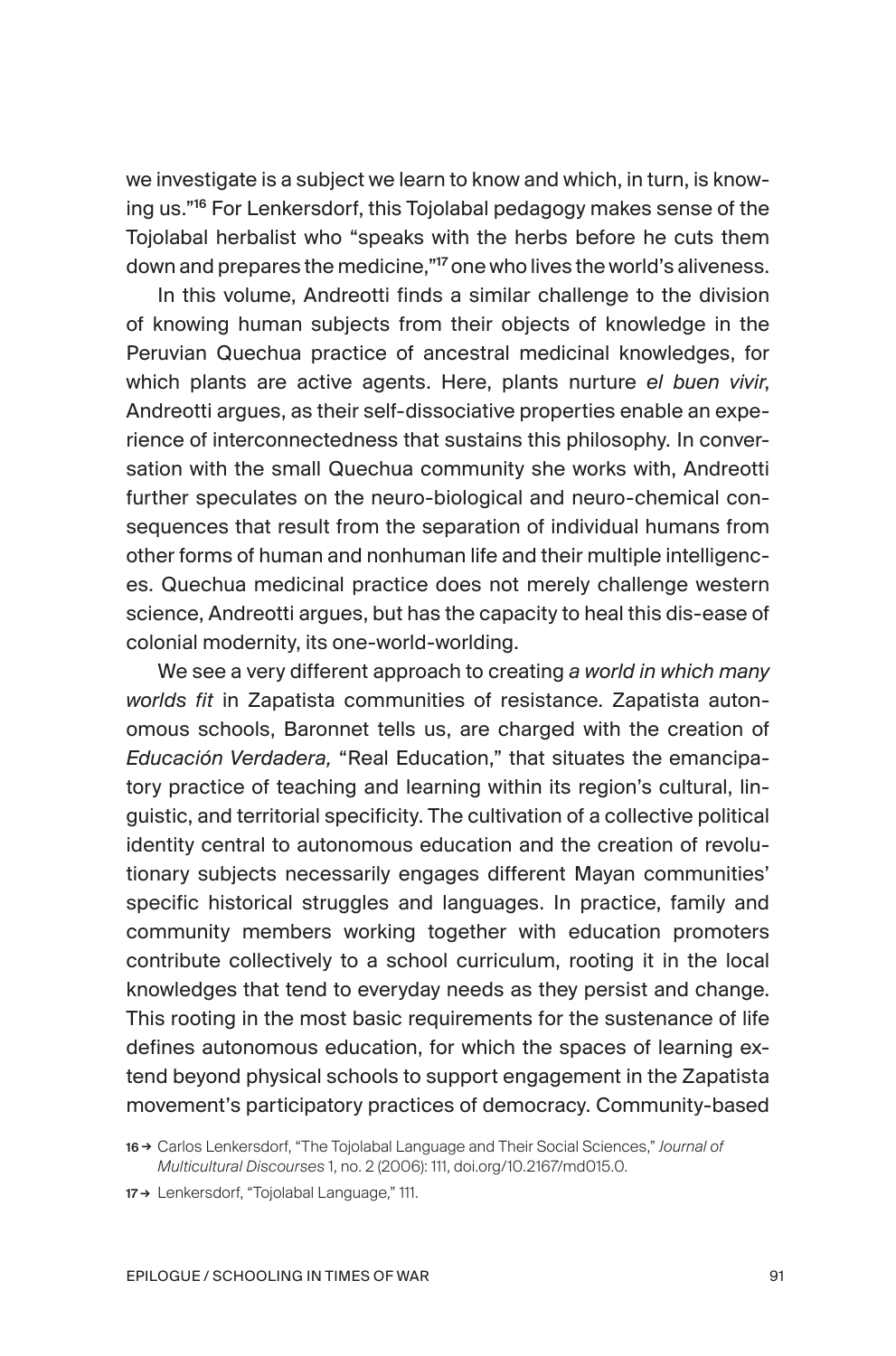and rotating autonomous councils both enact and depend on pedagogies of collective autonomy. "Indeed, this participatory model of radical democracy turns the organization of the social movement itself into a kind of school."<sup>18</sup>

At the 2017 LAPES symposium, Peter Brown shared many stories and insights from more than twenty years of accompanying the Zapatista movement. He remarked on how a new generation of Zapatistas who grew up in revolutionary schools now engage in schooling themselves, working as education and health promoters, and running women's cooperatives and ecological agricultural centers. Zapatista schooling emerges from community needs nested in villages, municipalities, regions, and we might say the Earth itself. What has remained consistent for Brown over the last twenty years is the Zapatista's understanding that the conditions that have threatened the existence of their communities are endangering the entire planet. According to Brown, a crucial turning point in Zapatista ecological agriculture came with the discovery of transgenic contamination of Mexican corn in Oaxaca from Monsanto seeds. This alerted the Zapatistas to the need to protect their crops by changing their agricultural practice. For fifty years, farmers had been using glyphosate-based herbicides that effectively destroyed all the mushrooms in the area that had been a central part of the traditional diet. It also eradicated all greens and depleted the soil, creating the need for expensive fertilizers. The Zapatistas consulted with scientists, and educated their promoters of health, medicine, and education, who in turn educated their various communities.

Currently the majority of Zapatistas are farming organically, and they have influenced neighboring communities to do the same. They also complement their return to traditional Mayan *milpa* farming with reforesting projects that include medicinal and fruit trees. Training "promotors of agroecology," researching, and experimenting are part of the agroecology project—efforts which Brown directly supports through Schools for Chiapas. Referring to the construction of the very first secondary school during the early years of the Zapatista uprising, Brown recalled Comandante David's vision of building an institution

18 → Bruno Baronnet, "Pedagogical Strategies in the Struggle for Indigenous Autonomy in Mexico," 52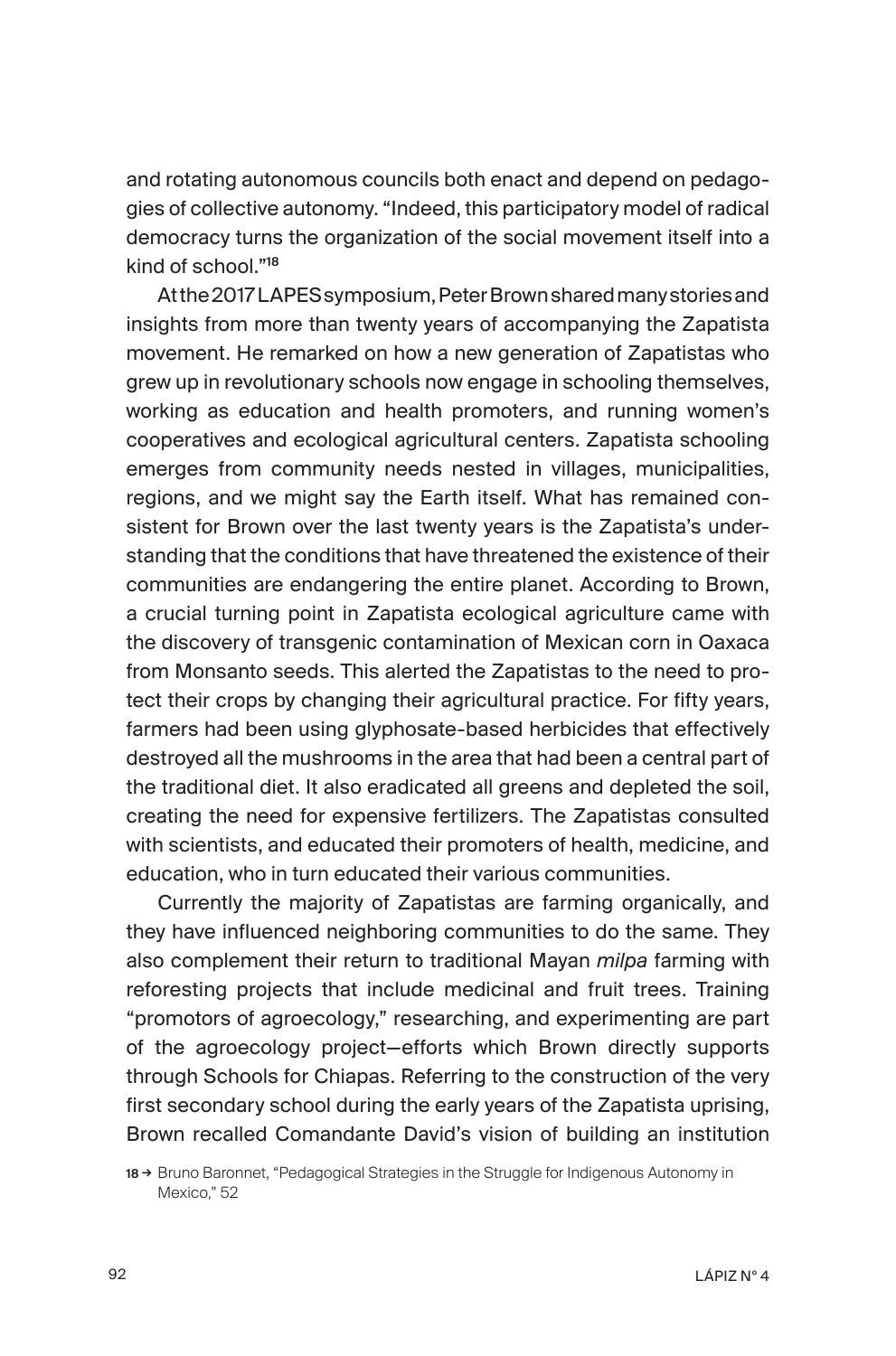that would address the problems of "having a hole in the ozone layer and a hole in our hearts."<sup>19</sup> For the new generation, Zapatista schooling takes form in actively working to save the planet through a tending and relational engagement.

In cultivating ways of living according to non-dualist and relational worldviews that challenge formal state education as a primary site of ideological and political domination, revolutionary pedagogies, Barbosa tells us, animate political projects for collective emancipation, actively cultivating revolutionary consciousness from indigenous cosmovisions, their epistemic matrix and their linguistic distributions of the sensible. For instance, no thing and no being is ever an object in the Mayan language community of Tojolabal. Lenkersdorf translates the sentence "He told me," as *yala kab'i'* or "He told; I listened."<sup>20</sup> Two subjects complete an activity without one subjecting the other as object. This plurality of subjects without objects enacts not only a linguistic structure of intersubjectivity but also its lived sensibility. "From the Tojolabal perspective, we have all the same status, we are all subjects, humans, plants, animals, rivers, mountains and clouds. They talk with us, we talk with them."<sup>21</sup> In a similar way, Barbosa sees an important connection between the linguistic matrix of indigenous languages and the horizontality of being in an I-we-community relation and its non-hierarchal mind-heart-spirit way of knowing. The implications are more far-reaching than any single thinker or writer could address. In fact, Lenkersdorf describes how in Tojolabal education—and its sciences in general—pedagogy engages in "we-ification" because it is the "we" that the process of collective learning nourishes. There is no individual Tojolabal scientist because knowledge is a collective activity, but there is Tojolabal science, generated from collective experiments and experiences.

To ask how indigenous worldviews can be indispensable for battling issues we face today in fighting against the destructions of capitalism and for saving the planet is neither to romanticize nor fetishize these epistemologies. It is a question that brings our attention to living and

20 → Lenkersdorf, "Tojolabal Language," 97–114.

<sup>19</sup> → https://schoolsforchiapas.org/advances/

<sup>21→</sup> Lenkersdorf, "Tojolabal Language," 110.